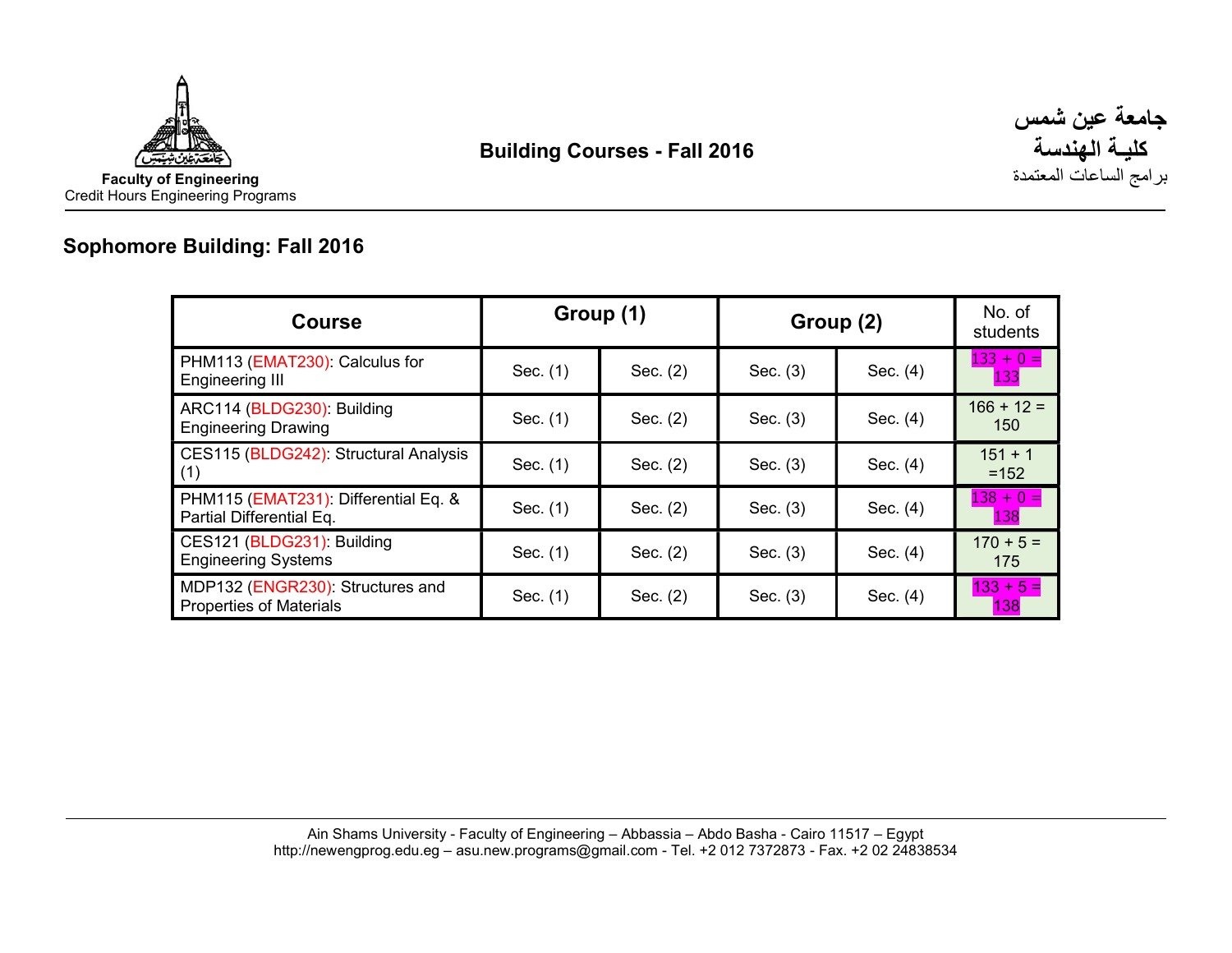



### Pre-Junior Building –Fall 2016

| <b>Course</b>                                                  | Group (1)           |          |            | Group (2)           |                     |  |                     | No. of<br>students  |                     |
|----------------------------------------------------------------|---------------------|----------|------------|---------------------|---------------------|--|---------------------|---------------------|---------------------|
| CEP212 (BLDG351): Surveying (1)                                | Sec. (1)            |          | Sec. (2)   |                     | Sec. $(3)$          |  | Sec. (4)            |                     | $120 + 4 =$<br>124  |
| CES213 (BLDG352): Structural Analysis<br>(2)                   | Sec. (1)            |          | Sec. $(2)$ |                     | Sec. $(3)$          |  | Sec. (4)            |                     | $109 + 3 =$<br>112  |
| EPM213 (BLDG350): Acoustics &<br>Lighting                      | Sec. (1)            |          | Sec. $(2)$ |                     | Sec. $(3)$          |  | Sec. (4)            |                     | $127 + 25 =$<br>152 |
| CES214 (BLDG355): Numerical<br>Methods in Building Engineering | Sec. (1)            |          | Sec. (2)   |                     | Sec. $(3)$          |  | Sec. $(4)$          |                     | $124 + 4 =$<br>128  |
| CES223 (BLDG353): Concrete<br>Structures Design (1)            | Sec. (1)<br>Max. 25 | Sec. (2) | Max. 25    | Sec. (3)<br>Max. 25 | Sec. (4)<br>Max. 25 |  | Sec. (5)<br>Max. 25 | Sec. (6)<br>Max. 25 | $123 + 1 =$<br>124  |
| CES242 (BLDG354): Concrete<br>Technology (1)                   | Sec. (1)            |          | Sec. $(2)$ |                     | Sec. $(3)$          |  | Sec. (4)            |                     | $118 + 4 =$<br>122  |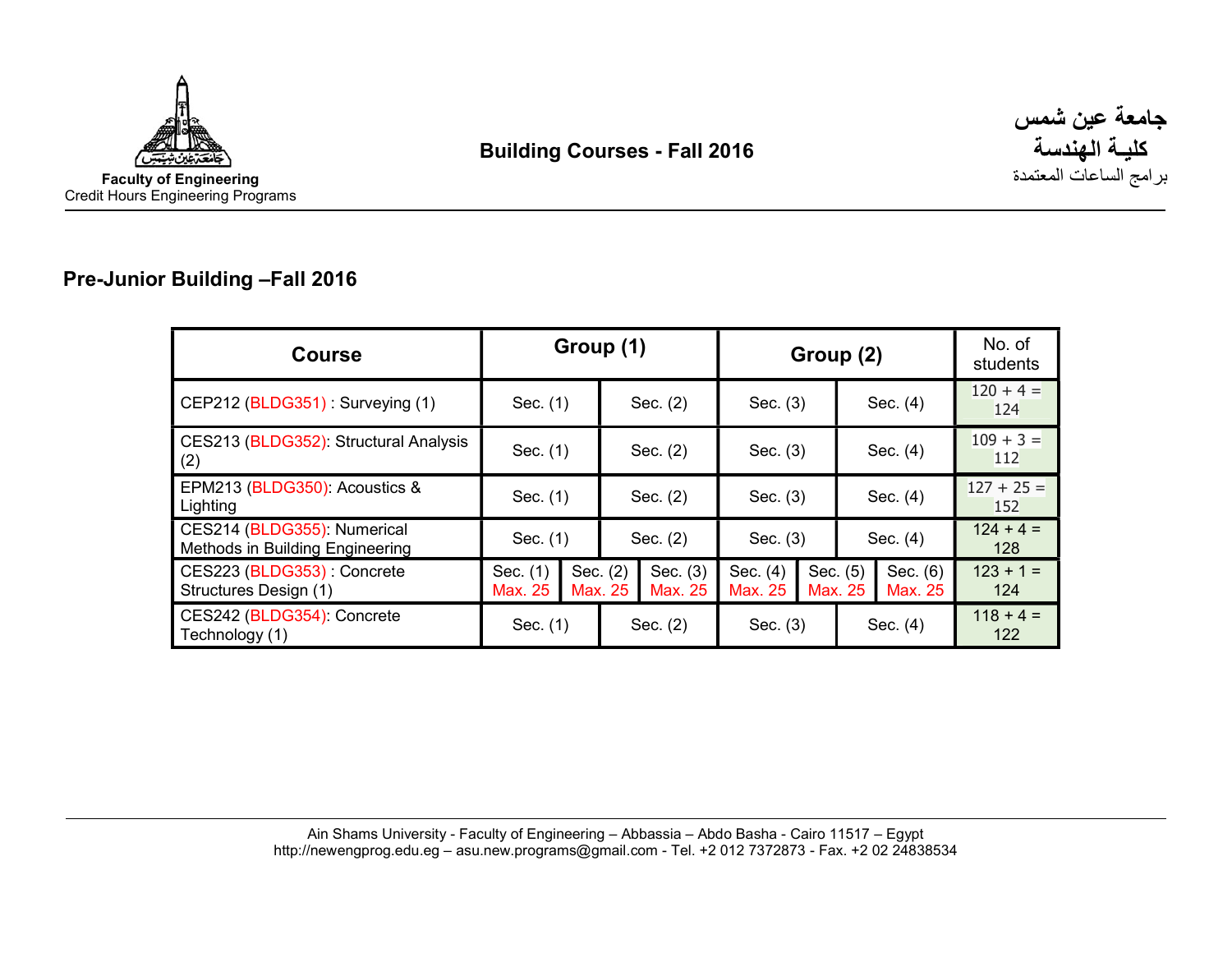



#### Junior Building –Fall 2016

| <b>Course</b>                                                | Group (1)           |                     |            | Group (2)           |                     |  |                     | No. of<br>students  |                           |
|--------------------------------------------------------------|---------------------|---------------------|------------|---------------------|---------------------|--|---------------------|---------------------|---------------------------|
| MEP311 (BLDG480): Thermal Analysis<br>of Building            | Sec. (1)            |                     |            | Sec. $(2)$          | Sec. $(3)$          |  |                     | Sec. (4)            | $114 + 8 =$<br>122        |
| CES352 (BLDG471): Soil Mechanics                             | Sec. (1)            |                     | Sec. $(2)$ |                     | Sec. $(3)$          |  | Sec. (4)            |                     | $107 + 11 =$<br>118       |
| CES361(BLDG472): Engineering<br><b>Management Principles</b> | Sec. (1)            |                     | Sec. $(2)$ |                     | Sec. $(3)$          |  | Sec. $(4)$          |                     | $131 + 4 =$<br>135        |
| HUM212 (HUMN361): Introduction to<br>Marketing               | Sec. (1)            |                     | Sec. $(2)$ |                     | Sec. (3)            |  | Sec. (4)            |                     | $114 + 47=$<br><b>161</b> |
| CES323 (BLDG473): Concrete<br>Structures Design (2)          | Sec. (1)<br>Max. 25 | Sec. (2)<br>Max. 25 |            | Sec. (3)<br>Max. 25 | Sec. (4)<br>Max. 25 |  | Sec. (5)<br>Max. 25 | Sec. (6)<br>Max. 25 | $114 + 11 =$<br>125       |